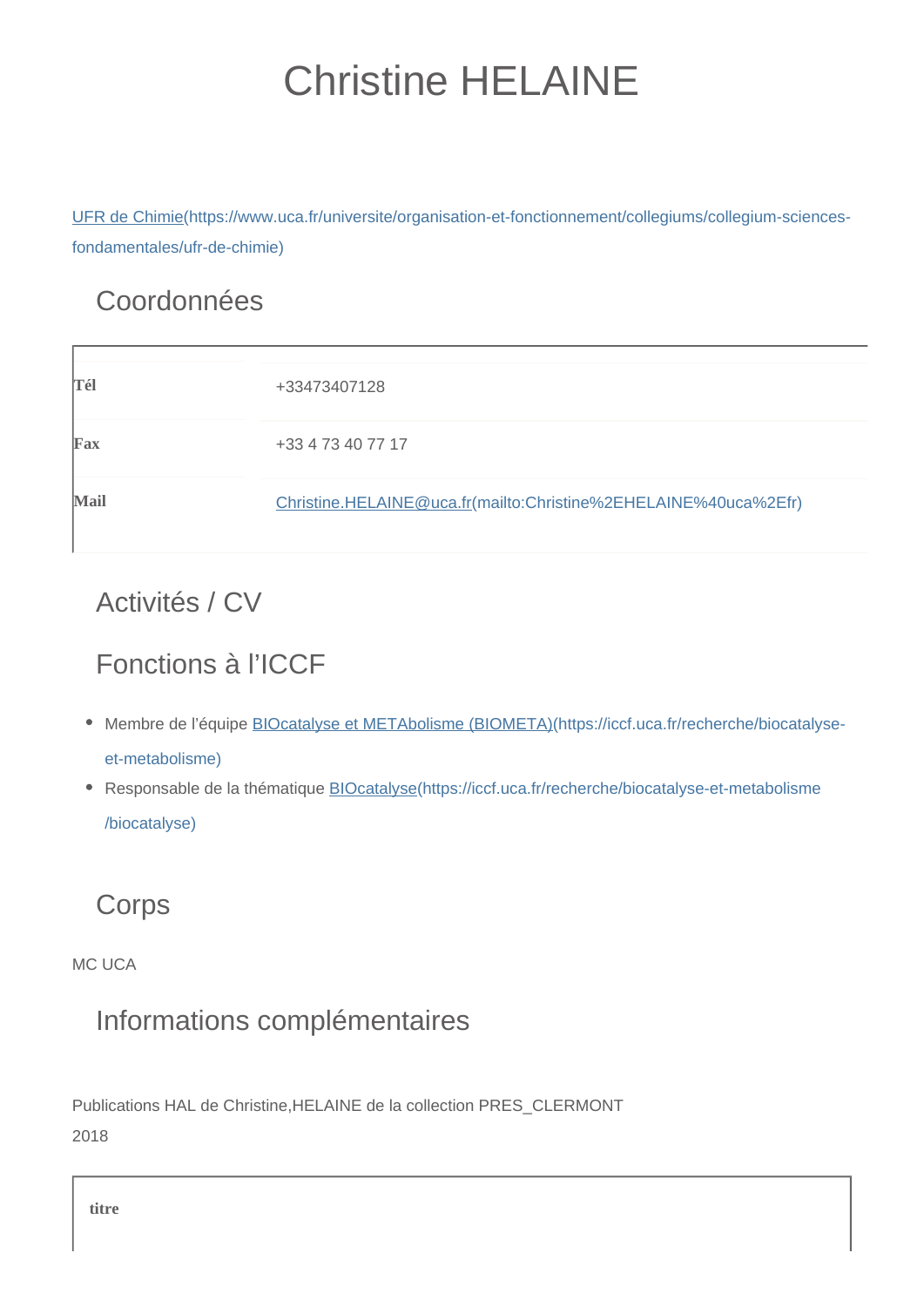[Biocatalytic Aldol Addition of Simple Aliphatic Nucleophiles to Hydroxyaldehydes\(https://hal.archives](https://hal.archives-ouvertes.fr/hal-02067319)[ouvertes.fr/hal-02067319\)](https://hal.archives-ouvertes.fr/hal-02067319)

#### **auteur**

Raquel Roldán, Karel Hernández, Jesús Joglar, Jordi Bujons, Teodor Parella, Israel Sánchez-Moreno, Virgil Hélaine, Marielle Lemaire, Christine Hélaine, Wolf-Dieter Fessner, Pere Clapés

#### **article**

ACS Catalysis, American Chemical Society, 2018, 8 (9), pp.8804-8809. [10.1021/acscatal.8b02486\(](https://dx.doi.org/10.1021/acscatal.8b02486) [https://dx.doi.org/10.1021/acscatal.8b02486\)](https://dx.doi.org/10.1021/acscatal.8b02486)

#### **typdoc**

Journal articles

#### **DOI**

DOI : [10.1021/acscatal.8b02486\(https://dx.doi.org/10.1021/acscatal.8b02486\)](https://dx.doi.org/10.1021/acscatal.8b02486)

#### **Accès au bibtex**

[\(https://hal.archives-ouvertes.fr/hal-02067319/bibtex\)](https://hal.archives-ouvertes.fr/hal-02067319/bibtex)

#### 2017

#### **titre**

Stereoselective synthesis of -hydroxy--amino acids through aldolase-transaminase recycling [cascades\(https://hal.archives-ouvertes.fr/hal-01650816\)](https://hal.archives-ouvertes.fr/hal-01650816)

#### **auteur**

Christine Hélaine, Egon Heuson, Moussa Ndiaye, Léa Gourbeyre, Marielle Lemaire, Virgil Hélaine, Franck Charmantray, Jean-Louis Petit, Marcel Salanoubat, Véronique de Berardinis, Thierry Gefflaut

#### **article**

Chemical Communications, Royal Society of Chemistry, 2017, 53 (39), pp.5465 - 5468. [10.1039](https://dx.doi.org/10.1039/C7CC00742F) [/C7CC00742F\(https://dx.doi.org/10.1039/C7CC00742F\)](https://dx.doi.org/10.1039/C7CC00742F)

#### **typdoc**

Journal articles

#### **DOI**

DOI : [10.1039/C7CC00742F\(https://dx.doi.org/10.1039/C7CC00742F\)](https://dx.doi.org/10.1039/C7CC00742F)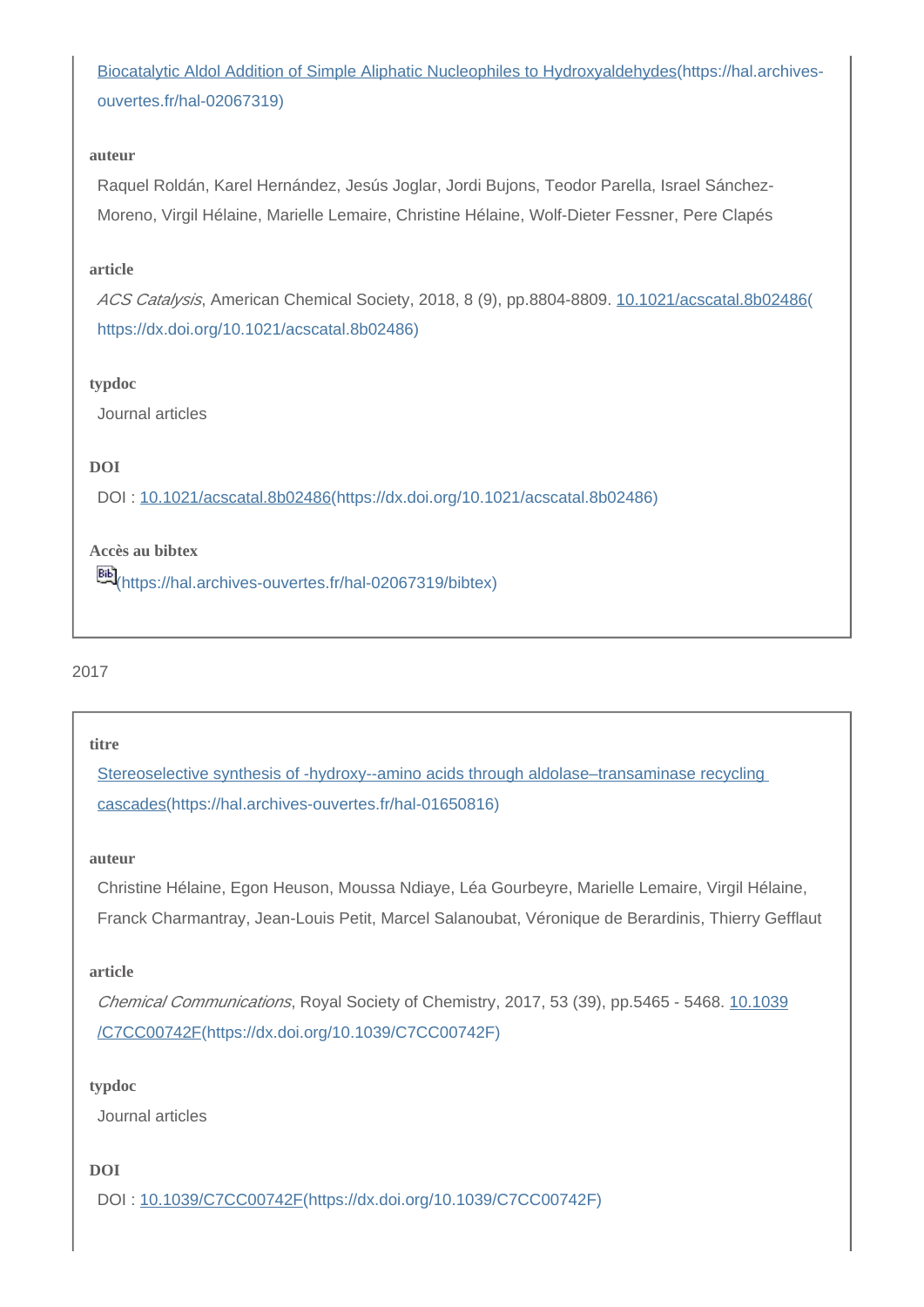#### **Accès au texte intégral et bibtex**

[\(https://hal.archives-ouvertes.fr/hal-01650816/file/Gue%CC%81rard-He%CC%81laine%20et%](https://hal.archives-ouvertes.fr/hal-01650816/file/Gue%CC%81rard-He%CC%81laine%20et%20al.%20-%202017%20-%20Stereoselective%20synthesis%20of%20%CE%B3-hydroxy-%CE%B1-amino%20aci.pdf) [20al.%20-%202017%20-%20Stereoselective%20synthesis%20of%20%CE%B3-hydroxy-%CE%B1](https://hal.archives-ouvertes.fr/hal-01650816/file/Gue%CC%81rard-He%CC%81laine%20et%20al.%20-%202017%20-%20Stereoselective%20synthesis%20of%20%CE%B3-hydroxy-%CE%B1-amino%20aci.pdf) [amino%20aci.pdf\)](https://hal.archives-ouvertes.fr/hal-01650816/file/Gue%CC%81rard-He%CC%81laine%20et%20al.%20-%202017%20-%20Stereoselective%20synthesis%20of%20%CE%B3-hydroxy-%CE%B1-amino%20aci.pdf) [\(https://hal.archives-ouvertes.fr/hal-01650816/bibtex\)](https://hal.archives-ouvertes.fr/hal-01650816/bibtex)

#### 2010

**titre**

[Immobilization of Fructose-6-phosphate aldolase in Layered Double Hydroxides\(https://hal.archives](https://hal.archives-ouvertes.fr/hal-00531713)[ouvertes.fr/hal-00531713\)](https://hal.archives-ouvertes.fr/hal-00531713)

#### **auteur**

Marielle Lemaire, Christine Hélaine, Carlos Fernandes, Vanessa Prevot, Claude Forano

#### **article**

COST Castcat, Sep 2010, Vilnius, Lithuania

**typdoc**

Conference papers

**Accès au bibtex** [\(https://hal.archives-ouvertes.fr/hal-00531713/bibtex\)](https://hal.archives-ouvertes.fr/hal-00531713/bibtex)

#### 2009

#### **titre**

[Exploration of Fructose-6-Phosphate aldolase catalytic activities: Applications in sugar analogues](https://hal.archives-ouvertes.fr/hal-00389792)  [synthesis\(https://hal.archives-ouvertes.fr/hal-00389792\)](https://hal.archives-ouvertes.fr/hal-00389792)

#### **auteur**

José A. Castillo, Christine Hélaine, Martine Sancelme, T. Inoue, G. Sprenger, Marielle Lemaire

**article**

Biotrans 2009, Jul 2009, Bern, Switzerland

#### **typdoc**

Conference papers